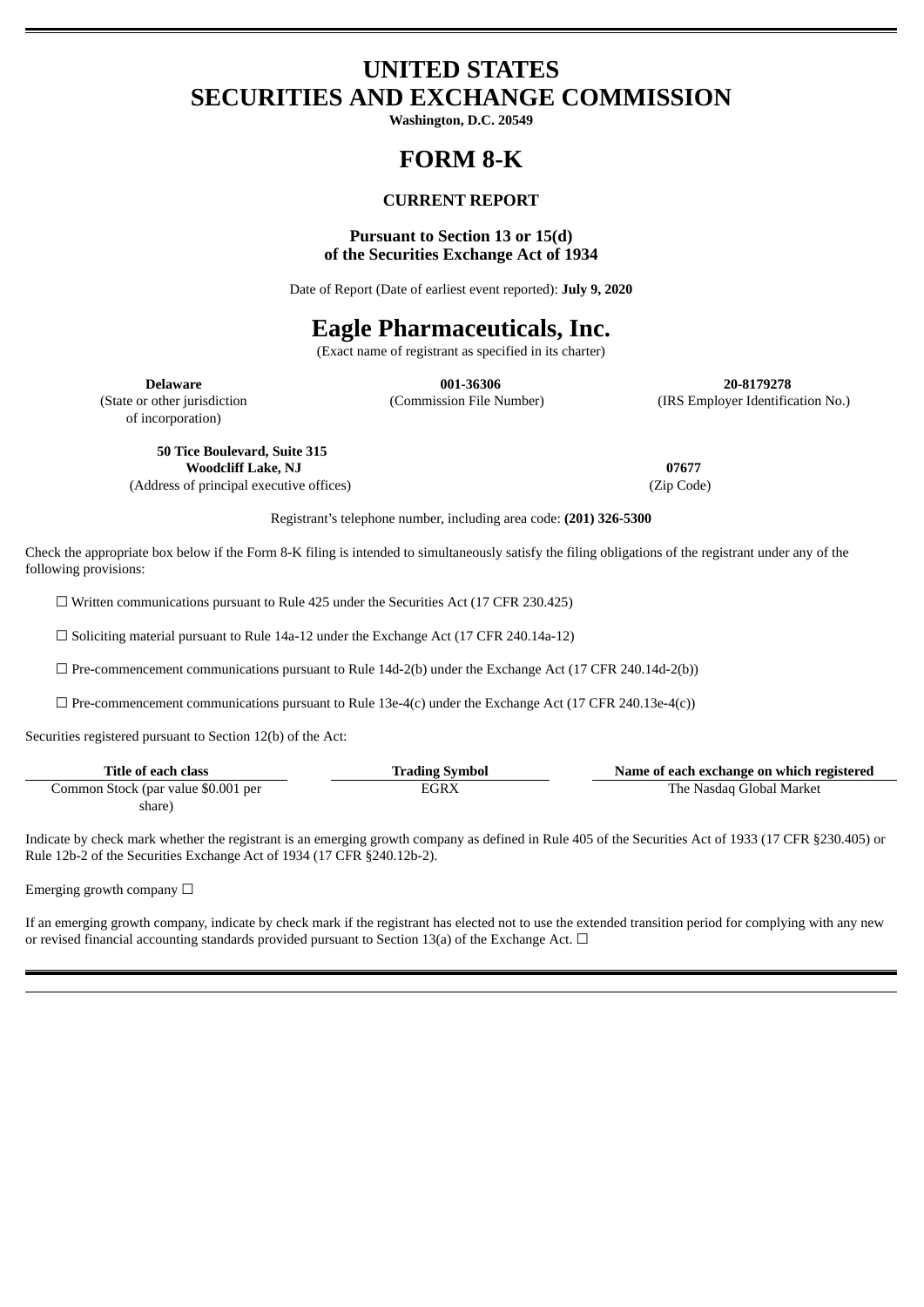### **Item 8.01 Other Events.**

On July 9, 2020, Eagle Pharmaceuticals, Inc. issued a press release announcing that the Centers for Medicare & Medicaid Services has established a unique, product-specific billing code, or J-code (J9304), effective October 1, 2020, for PEMFEXY™ (pemetrexed for injection).

A copy of the full text of the press release referenced above is filed as Exhibit 99.1 to this Current Report on Form 8-K and is incorporated herein by reference.

## **Item 9.01 Financial Statements and Exhibits.**

(d) Exhibits

| <b>Exhibit No.</b> | <b>Description</b>                                          |
|--------------------|-------------------------------------------------------------|
| 99.1               | Press Release dated July 9, 2020                            |
| 104                | Cover Page Interactive Data File (formatted as inline XBRL) |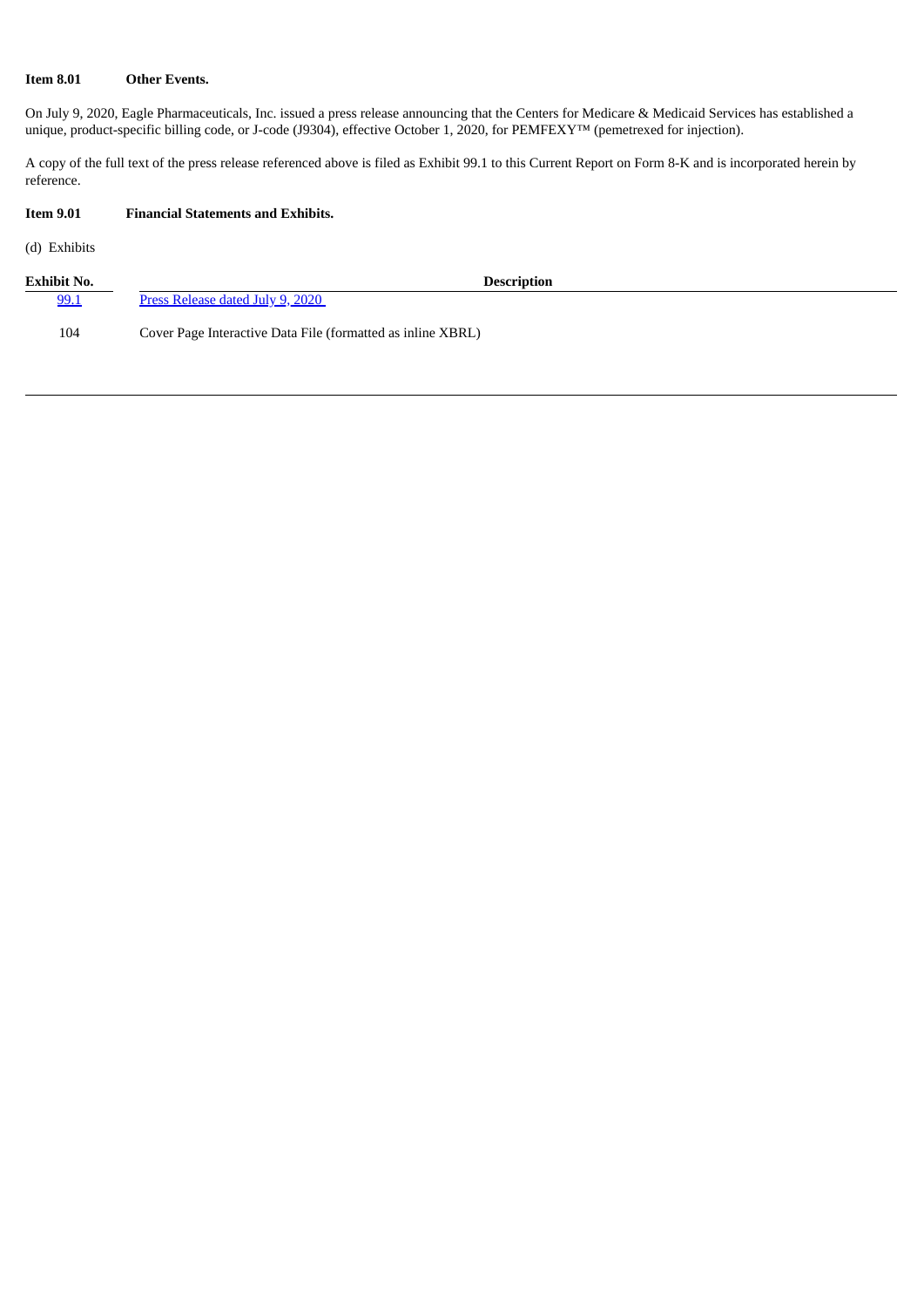### **SIGNATURES**

Pursuant to the requirements of the Securities Exchange Act of 1934, the Registrant has duly caused this report to be signed on its behalf by the undersigned hereunto duly authorized.

## **Eagle Pharmaceuticals, Inc.**

Dated: July 9, 2020

By: /s/ Scott Tarriff

Scott Tarriff *Chief Executive Officer*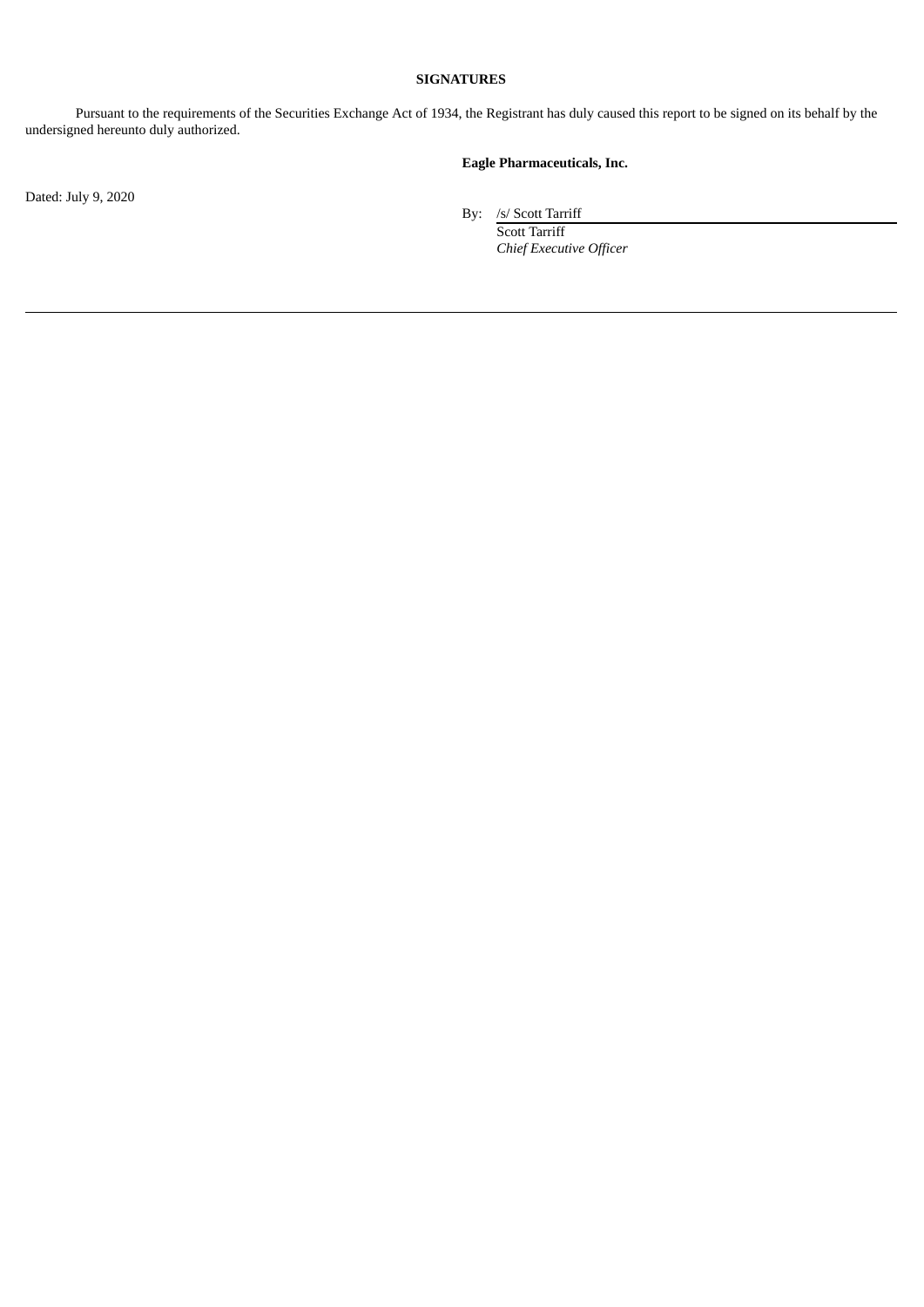<span id="page-3-0"></span>

#### **For Immediate Release**

#### **CMS Establishes Unique J-Code for Eagle Pharmaceuticals' PEMFEXY™ (Pemetrexed for Injection)**

-- Exclusive launch February 1, 2022 --

-- Approval for 500mg multiple-dose vial from U.S. Food and Drug Administration (FDA) granted June 18, 2020 --

WOODCLIFF LAKE, N.J.— July 9, 2020 — Eagle Pharmaceuticals, Inc. ("Eagle" or the "Company") (NASDAQ: EGRX) today announced that the Centers for Medicare & Medicaid Services (CMS) has established a unique, product-specific billing code for PEMFEXY™ (pemetrexed for injection). This new Healthcare Common Procedure Coding System (HCPCS) code, or J-code, is J9304 (Injection, pemetrexed (PEMFEXY), 10 mg). The J-code will become effective on October 1, 2020.

The new HCPCS code provides coding clarity to outpatient facilities and physicians who will administer PEMFEXY, facilitating access for patients and reimbursement from Medicare, Medicaid and commercial insurance.

In February 2020, Eagle received final approval of its New Drug Application (NDA) from FDA for PEMFEXY™, a branded alternative to ALIMTA®, following settlement of patent litigation with Eli Lilly and Company. The Company is entitled to initial market entry (equivalent to approximately a threeweek supply of current ALIMTA $^{\circledR}$  utilization) on February 1, 2022, and a subsequent uncapped entry on April 1, 2022.

The Company also received a supplement approval from FDA for a 500mg multiple-dose vial of PEMFEXY on June 18, 2020.

#### **About PEMFEXY**

PEMFEXY<sup>™</sup> is a pemetrexed injection ready-to-dilute formulation for locally advanced or metastatic nonsquamous non-small cell lung cancer in combination with cisplatin; locally advanced or metastatic nonsquamous non-small cell lung cancer whose disease has not progressed after four cycles of platinum-based first-line chemotherapy, as maintenance treatment; locally advanced or metastatic nonsquamous non-small cell lung cancer after prior chemotherapy as a single agent; and malignant pleural mesothelioma whose disease is unresectable or who are otherwise not candidates for curative surgery in combination with cisplatin.